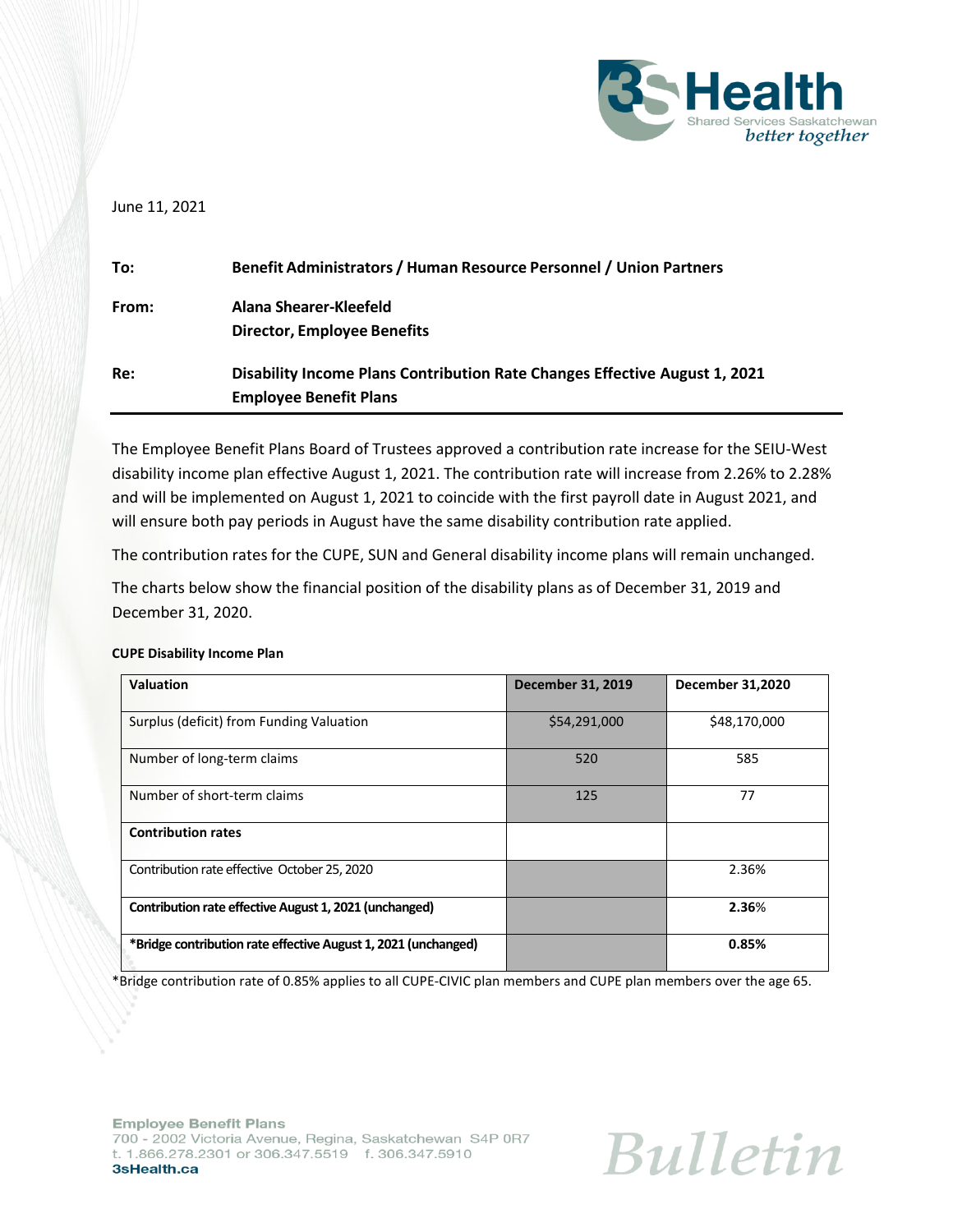

## **SUN Disability Income Plan**

| <b>Valuation</b>                                       | <b>December 31, 2019</b> | December 31, 2020 |
|--------------------------------------------------------|--------------------------|-------------------|
| Surplus (deficit) from the Funding Valuation           | \$42,285,000             | \$38,555,000      |
| Number of long-term claims                             | 254                      | 267               |
| <b>Contribution rates</b>                              |                          |                   |
| Contribution rate effective October 25, 2020           |                          | 1.46%             |
| Contribution rate effective August 1, 2021 (unchanged) |                          | 1.46%             |

#### **SEIU-West Disability Income Plan**

| <b>Valuation</b>                                               | <b>December 31, 2019</b> | December 31, 2020 |
|----------------------------------------------------------------|--------------------------|-------------------|
| Surplus (deficit) from Funding Valuation                       | \$33,980,000             | \$28,525,000      |
| Number of long-term claims                                     | 442                      | 498               |
| Number of short-term claims                                    | 81                       | 76                |
| <b>Contribution rates</b>                                      |                          |                   |
| Contribution rate effective October 25, 2020                   |                          | 2.26%             |
| New Contribution rate effective August 1, 2021                 |                          | 2.28%             |
| *Bridge contribution rate effective August 1, 2021 (unchanged) |                          | 0.65%             |

**\*** Bridge contribution rate of 0.65% applies to SEIU-West plan members over the age 65.

## **General Disability Income Plan**

| Valuation                                              | December 31, 2019 | December 31, 2020 |
|--------------------------------------------------------|-------------------|-------------------|
| Surplus (deficit) from the Funding Valuation           | \$27,974,000      | \$24,025,000      |
| Number of long-term claims                             | 200               | 213               |
| <b>Contribution rates</b>                              |                   |                   |
| Contribution rate effective October 25, 2020           |                   | 1.13%             |
| Contribution rate effective August 1, 2021 (unchanged) |                   | 1.13%             |